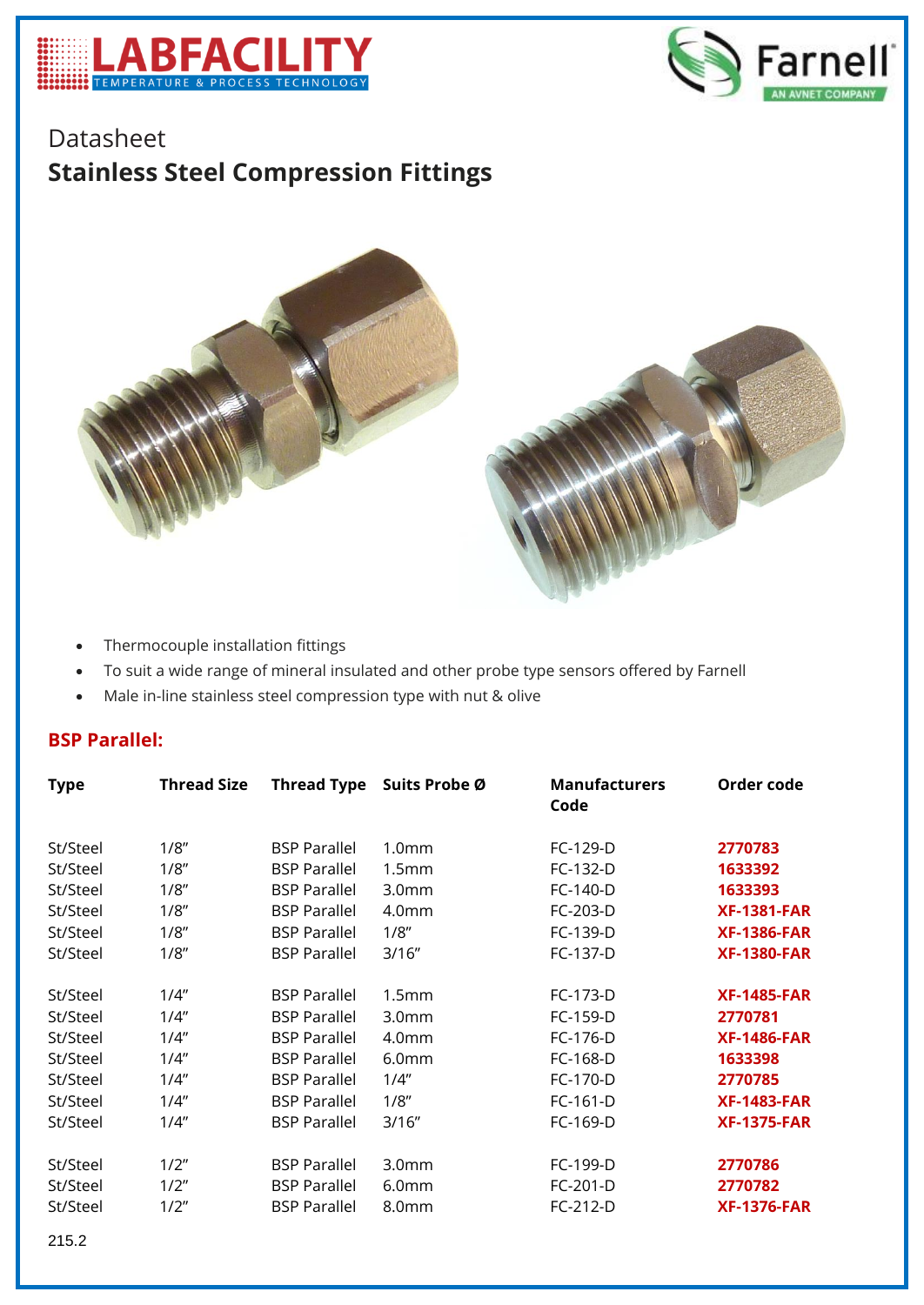## **BSPT Tapered:**

| <b>Type</b>          | <b>Thread Size</b>               |                        | Thread Type Suits Probe Ø  | <b>Manufacturers</b><br>Code | Order code                               |
|----------------------|----------------------------------|------------------------|----------------------------|------------------------------|------------------------------------------|
| St/Steel             | 1/8"                             | <b>BSPT Tapered</b>    | 1.0 <sub>mm</sub>          | FC-130-D                     | <b>XF-1339-FAR</b>                       |
| St/Steel             | 1/8"                             | <b>BSPT Tapered</b>    | 1.5 <sub>mm</sub>          | FC-131-D                     | 254630                                   |
| St/Steel             | 1/8"                             | BSPT Tapered 3.0mm     |                            | FC-133-D                     | 254642                                   |
| St/Steel             | 1/8"                             | BSPT Tapered 4.0mm     |                            | FC-122-D                     | <b>XF-1481-FAR</b>                       |
| St/Steel             | 1/8"                             | <b>BSPT Tapered</b>    | 6.0 <sub>mm</sub>          | FC-136-D                     | <b>XF-1384-FAR</b>                       |
| St/Steel             | 1/8"                             | <b>BSPT Tapered</b>    | 1/8"                       | FC-134-D                     | <b>XF-1385-FAR</b>                       |
| St/Steel             | 1/8"                             | BSPT Tapered 3/16"     |                            | FC-135-D                     | <b>XF-1378-FAR</b>                       |
| St/Steel             | 1/4"                             | BSPT Tapered 1.5mm     |                            | FC-164-D                     | <b>XF-1484-FAR</b>                       |
| St/Steel             | 1/4"                             | BSPT Tapered 3.0mm     |                            | FC-158-D                     | 1633411                                  |
| St/Steel             | 1/4"                             | BSPT Tapered 4.0mm     |                            | FC-177-D                     | <b>XF-1487-FAR</b>                       |
| St/Steel             | 1/4"                             | BSPT Tapered 6.0mm     |                            | FC-167-D                     | <b>XF-1387-FAR</b>                       |
| St/Steel             | 1/4"                             | <b>BSPT Tapered</b>    | 1/4"                       | FC-165-D                     | <b>XF-1383-FAR</b>                       |
| St/Steel             | 1/4"                             | <b>BSPT Tapered</b>    | 1/8"                       | FC-160-D                     | <b>XF-1338-FAR</b>                       |
| St/Steel             | 1/4"                             | BSPT Tapered 3/16"     |                            | FC-163-D                     | <b>XF-1330-FAR</b>                       |
| St/Steel             | 1/2"                             | BSPT Tapered 3.0mm     |                            | FC-209-D                     | 2770784                                  |
| St/Steel             | 1/2"                             | BSPT Tapered 6.0mm     |                            | FC-200-D                     | 1633414                                  |
| St/Steel             | 1/2"                             | BSPT Tapered 8.0mm     |                            | FC-210-D                     | <b>XF-1331-FAR</b>                       |
|                      |                                  |                        |                            |                              |                                          |
| <b>Type</b>          | <b>Thread Type</b>               | Pitch                  | Suits Probe Ø              | <b>Manufacturers</b><br>Code | Order Code                               |
|                      |                                  |                        |                            |                              |                                          |
| St/Steel             | M <sub>8</sub>                   | 1mm                    | 1.0 <sub>mm</sub>          | FC-250-D                     | <b>XF-1343-FAR</b>                       |
| St/Steel             | M <sub>8</sub>                   | 1mm                    | 1.5mm<br>2.0 <sub>mm</sub> | FC-251-D                     | <b>XF-1347-FAR</b>                       |
| St/Steel             | M <sub>8</sub><br>M <sub>8</sub> | 1mm<br>1mm             | 3.0 <sub>mm</sub>          | FC-252-D<br>FC-174-D         | <b>XF-1344-FAR</b><br><b>XF-1353-FAR</b> |
| St/Steel<br>St/Steel | M8                               | 1mm                    | 4.0mm                      | FC-255-D                     | <b>XF-1490-FAR</b>                       |
| St/Steel             | M <sub>8</sub>                   | 1mm                    | 4.5 <sub>mm</sub>          | FC-256-D                     | <b>XF-1491-FAR</b>                       |
|                      |                                  |                        |                            |                              |                                          |
| St/Steel<br>St/Steel | M8<br>M8                         | 1 <sub>mm</sub><br>1mm | 1/8"<br>3/16''             | FC-254-D<br>FC-257-D         | <b>XF-1489-FAR</b><br><b>XF-1492-FAR</b> |
| St/Steel             | M16                              | 1.5mm                  | 3.0 <sub>mm</sub>          | FC-226-D                     | 2770787                                  |
| St/Steel             | M16                              | 1.5mm                  | 4.5 <sub>mm</sub>          | FC-231-D                     | <b>XF-1488-FAR</b>                       |
| St/Steel             | M16                              | 1.5mm                  | 6.0 <sub>mm</sub>          | FC-223-D                     | <b>XF-1329-FAR</b>                       |
| St/Steel             | M16                              | 1.5mm                  | 8.0mm                      | FC-225-D                     | <b>XF-1335-FAR</b>                       |
| St/Steel             | M20                              | 1.5mm                  | 1.5 <sub>mm</sub>          | FC-271-D                     | <b>XF-1493-FAR</b>                       |
| St/Steel             | M20                              | 1.5mm                  | 3.0 <sub>mm</sub>          | FC-273-D                     | <b>XF-1348-FAR</b>                       |
| St/Steel             | M20                              | 1.5mm                  | 4.5 <sub>mm</sub>          | FC-276-D                     | <b>XF-1349-FAR</b>                       |
| St/Steel             | M20                              | 1.5mm                  | 6.0 <sub>mm</sub>          | FC-278-D                     | <b>XF-1350-FAR</b>                       |